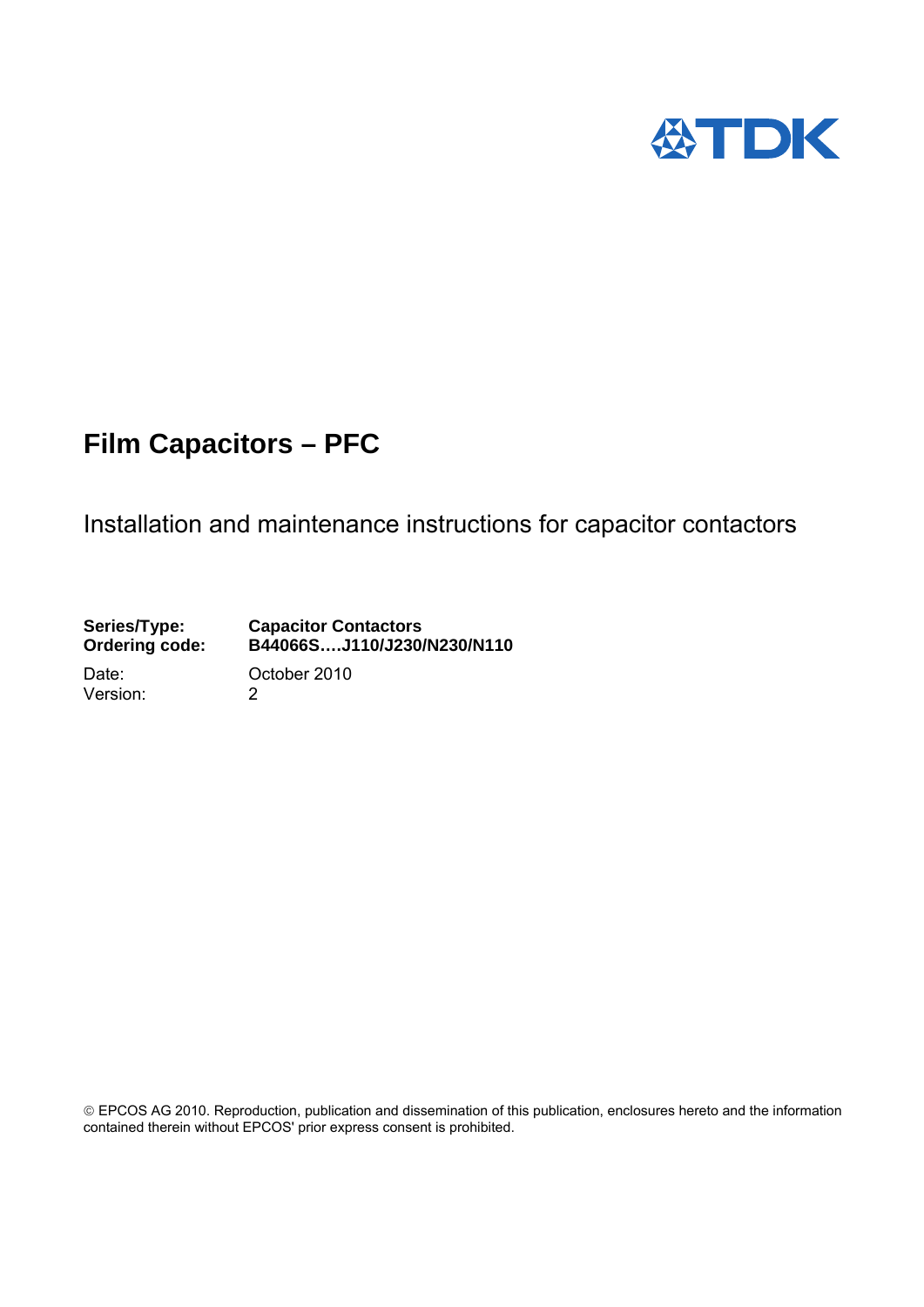# **Installation and maintenance instructions for capacitor contactors**

## **Installation and maintenance instructions**

| <b>Read this first!</b>                                | Read the following »Installation and Maintenance Instructions« carefully<br>before installing a capacitor contactor into your application.                                                                                                                                                                                        |  |  |  |  |  |
|--------------------------------------------------------|-----------------------------------------------------------------------------------------------------------------------------------------------------------------------------------------------------------------------------------------------------------------------------------------------------------------------------------|--|--|--|--|--|
| <b>About this manual</b>                               | The information stated in this manual applies to typical, approved usage.<br>Please refer to our product specifications, or request our approval for your<br>own individual specifications, before installing contactors.                                                                                                         |  |  |  |  |  |
|                                                        | For detailed information about PFC key components and cautions, refer<br>to the latest version of EPCOS PFC Product Profile.                                                                                                                                                                                                      |  |  |  |  |  |
| <b>Technical data</b>                                  | For detailed technical data about capacitor contactors, please refer to the<br>datasheet, available in the EPCOS-Internet.                                                                                                                                                                                                        |  |  |  |  |  |
| For your safety!                                       | Disregarding the guidelines in this manual can result in operational failure,<br>bursting and fire. In case of doubt, contact your local EPCOS sales<br>organization or distributor for assistance.                                                                                                                               |  |  |  |  |  |
| General safety notes for<br>installation and operation | Ensure you are using the right contactor type for your application.<br><b>Contract</b><br>Please refer to the EPCOS product catalog and application notes for<br>proper selection of contactors. Please contact EPCOS for any<br>assistance required in selection.<br>Maintain good, effective grounding of capacitor enclosures. |  |  |  |  |  |
| Usage of contactors without pre-<br>charge resistors   | Capacitor contactors type N230 do not feature pre-charge resistors<br>ш<br>and may only be used in de-tuned PFC-systems (with reactors)!                                                                                                                                                                                          |  |  |  |  |  |
| <b>Storage and operation</b><br>conditions             | Do not use or store contactors in a corrosive atmosphere, especially<br>$\circ$<br>where chloride gas, sulfide gas, acid, alkali, salt or similar substances<br>are present. In a dusty environment, regular maintenance and<br>cleaning, is required.                                                                            |  |  |  |  |  |
|                                                        | In the area of capacitor switching contactors, difficultly inflammable<br>$\circ$<br>and self-extinguishing materials may be used only, because<br>abnormal temperatures within the area of the resistance spirals<br>cannot be excluded                                                                                          |  |  |  |  |  |
| <b>Caution!</b>                                        | Contactors should not be installed or used in case of mechanical or any<br>other kind of damage!                                                                                                                                                                                                                                  |  |  |  |  |  |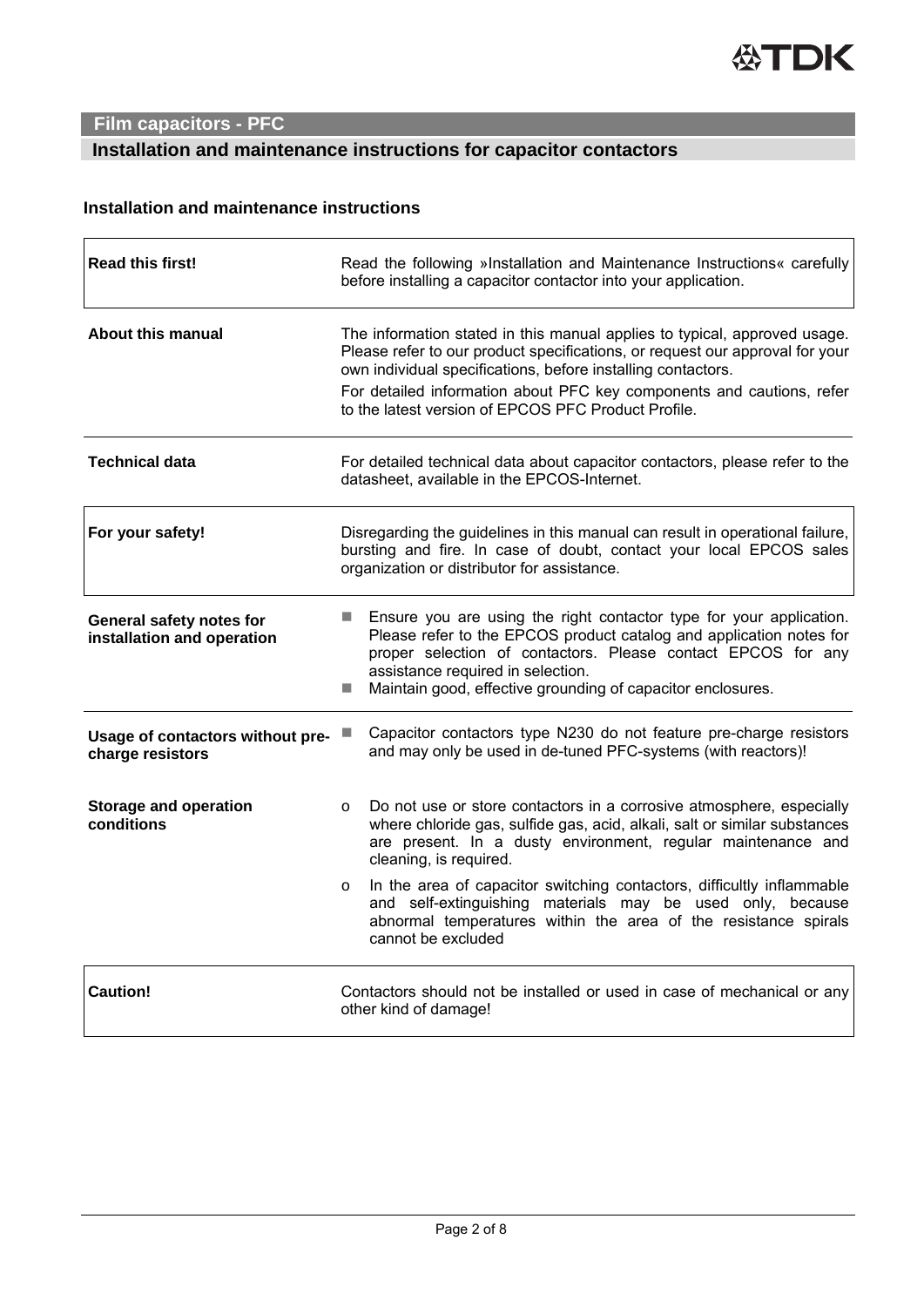### **Installation and maintenance instructions for capacitor contactors**

#### **Selection of the contactor type**

Apart from the selection of J-types for conventional PFC-systems without reactors or N-types for de-tuned systems with reactor, following criteria have to be considered for selection of the right capacitor contactor.

#### 1) Selection of load current

It shout be taken into consideration that the current increases when there is harmonic contents in the system. When the conductors are dimensioned in the factory, a particular overload factor was considered. This factor is the reserve between the capacitor current ( $I_e$  AC6b) to the thermal current ( $I_{th}$  =  $I_e$  AC1). See table shown below.

| B44066SJ230/J110/N230/N110     |                   |   | S1810    | S2410 | S3210 | S5010     | S6210     | S7410  | S9010  | S9910  |
|--------------------------------|-------------------|---|----------|-------|-------|-----------|-----------|--------|--------|--------|
| Rated operational current      | at 50 $\degree$ C | А | $0 - 18$ | 14-28 | 14-36 | 30-48     | $30 - 72$ | 30-108 | 50-115 | 50-144 |
| I <sub>e</sub> AC6b            | at 60 $\degree$ C | A | $0 - 18$ | 14-28 | 14-36 | $30 - 48$ | $30 - 72$ | 30-87  | 50-108 | 50-130 |
|                                |                   |   |          |       |       |           |           |        |        |        |
| Rated operation current Ith    | at 50 °C          | A | 32       | 45    | 60    | 100       | 110       | 120    | 155    | 190    |
| I <sub>e</sub> AC1             | at 60 $\degree$ C | А | 32       | 40    | 55    | 90        | 100       | 110    | 145    | 170    |
|                                |                   |   |          |       |       |           |           |        |        |        |
| Overload factor                | at 50 °C          | % | 78       | 60    | 67    | 108       | 53        | 11     | 35     | 32     |
| Acc. to EN 61921: 30 %<br>min. | at 60 $\degree$ C | % | 78       | 43    | 53    | 88        | 39        | 26     | 34     | 31     |

#### 2) Supply cables

The terminals are exclusively designed for connection with copper cables only (Cu-EPT-99.9% copper). While selecting the thermal load it has to be considered that the cables connected to the terminal are not damaged at the max. increase of 70 Kelvin at the terminal (acc. to IEC 60947).

The ambient temperature has to be considered as well.

#### 3) Selection of cable cross sections acc. to table 9 (IEC 60947-1)

| Current   |                 | Cable cross section |
|-----------|-----------------|---------------------|
| $A$ (max) | mm <sup>2</sup> | <b>AWG</b>          |
| 12        | 1.5             | 16                  |
| 15        | 2.5             | 14                  |
| 20        | 2.5             | 12                  |
| 25        | 4               | 10                  |
| 32        | 6               | 10                  |
| 50        | 10              | 8                   |
| 65        | 16              | 6                   |
| 85        | 25              | 4                   |
| 100       | 35              | 3                   |
| 115       | 35              | $\overline{2}$      |
| 139       | 50              | 1                   |
| 150       | 50              | 0                   |

The selected minimum cable cross section is typically larger than the cross section specified according to the maximum current carrying capability acc. to the way of installation.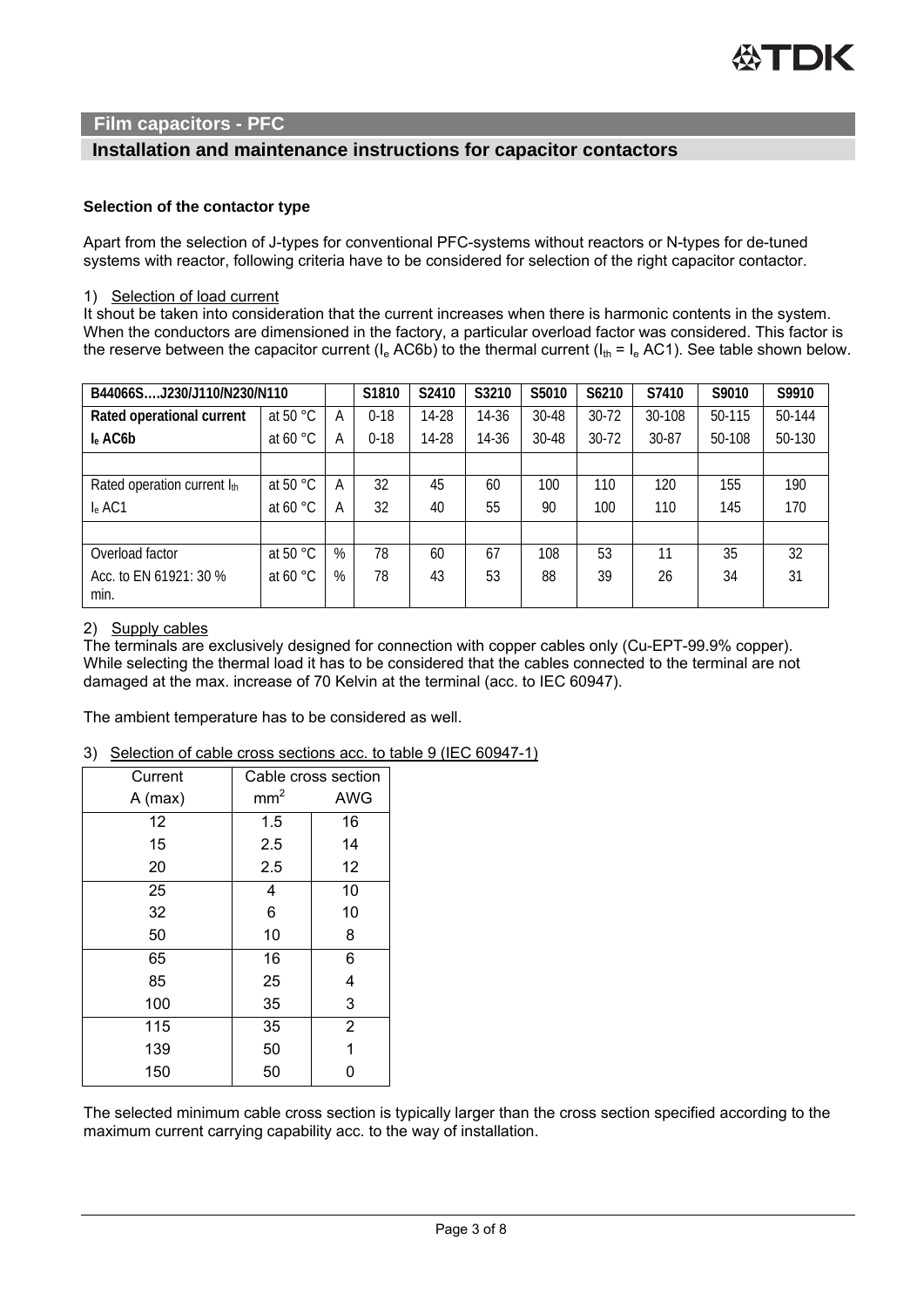## **Installation and maintenance instructions for capacitor contactors**

#### 4) Selection of cable cross sections => several cables into one terminal

Consider:

In that case the terminal has to be suitable for the current carrying currency based on the total amount of all the cable cross sections, and not based on the total amount of each single cable current carrying capacity.

| For example:                   |                                        |
|--------------------------------|----------------------------------------|
| 10mm <sup>2</sup> cable        | $=$ max 50 A                           |
| $2,5$ mm <sup>2</sup> cable    | $=$ max 20 A                           |
| $4x$ 2.5mm <sup>2</sup> cables | $\neq$ 4x 20 A $\rightarrow$ max, 80 A |
| $= 10$ mm <sup>2</sup>         | = max. 50 A                            |
|                                |                                        |

#### 5) Preparation of cables

- Consider when wiring with unprepared cables:
- that all strands are fixed together in the terminal (otherwise loss of cable diameter, danger of short circuits)





- soldering of the strands is prohibited (reduction of tightening torque, danger of overheating)
- right cable strip length, see chapter  $6$
- insulation must not be clamped into terminal (reduction of tightening torque, danger of overheating)

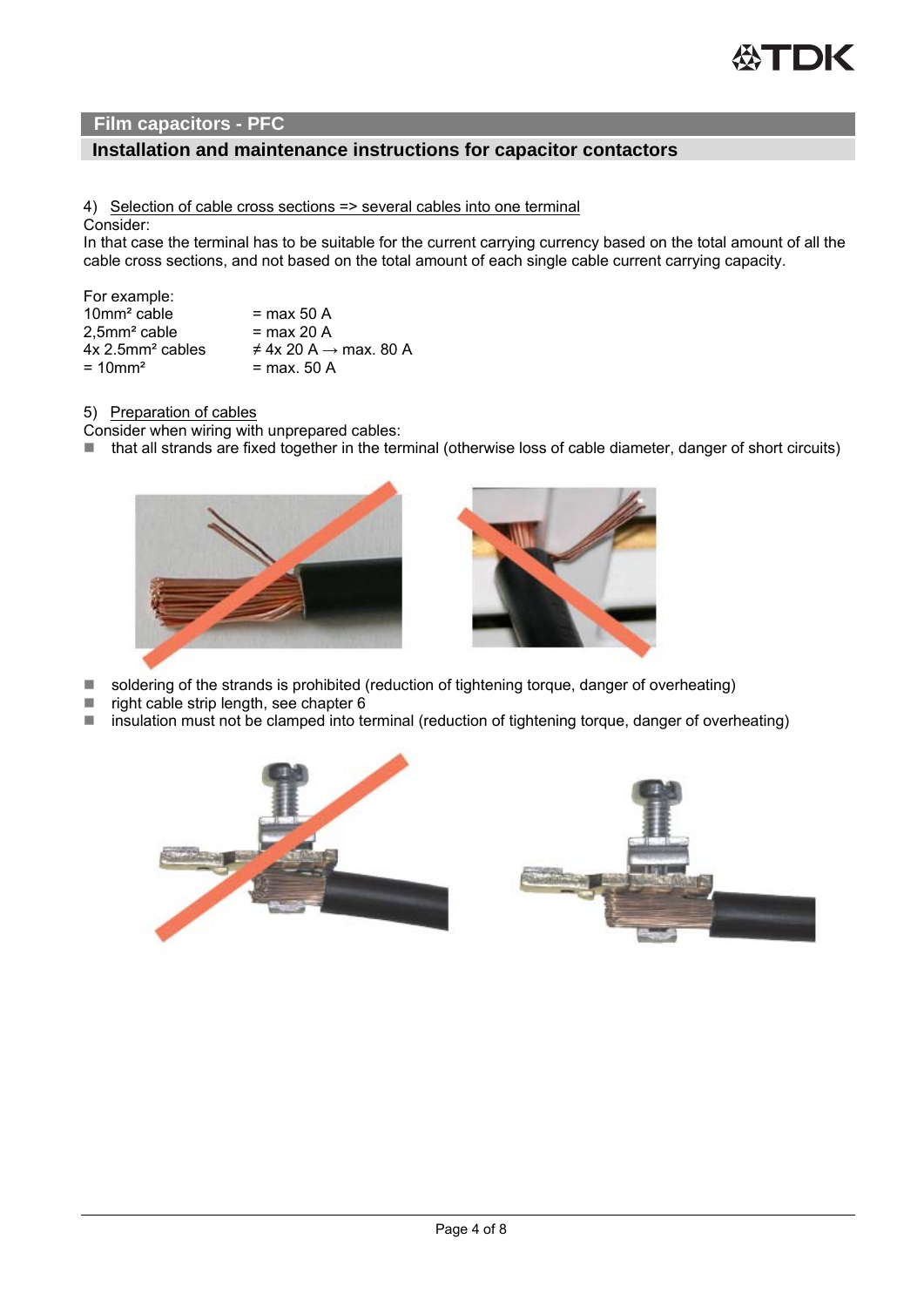

# **Installation and maintenance instructions for capacitor contactors**

Consider at wiring with multi-core cable end:

- $\blacksquare$  right cable strip length, see chapter 6
- $\blacksquare$  right crimping tool



 Note: Good crimping means the homogenous split of strands and same amount of the connections to the sides with equal pressure.

■ Insulation must not be clamped into terminal (reduction of tightening torque, danger of overheating)



#### 6) Cable strip length

Consider the recommended cable strip length, indicated on the contactor!

| Contactors            | S1810           | S2410,<br>S3210 | S5010.<br>S6210,<br>S7410 | S9010,<br>S9910 |
|-----------------------|-----------------|-----------------|---------------------------|-----------------|
| Cable strip<br>length | $11 \text{ mm}$ | $13 \text{ mm}$ | $20 \text{ mm}$           | $25 \text{ mm}$ |



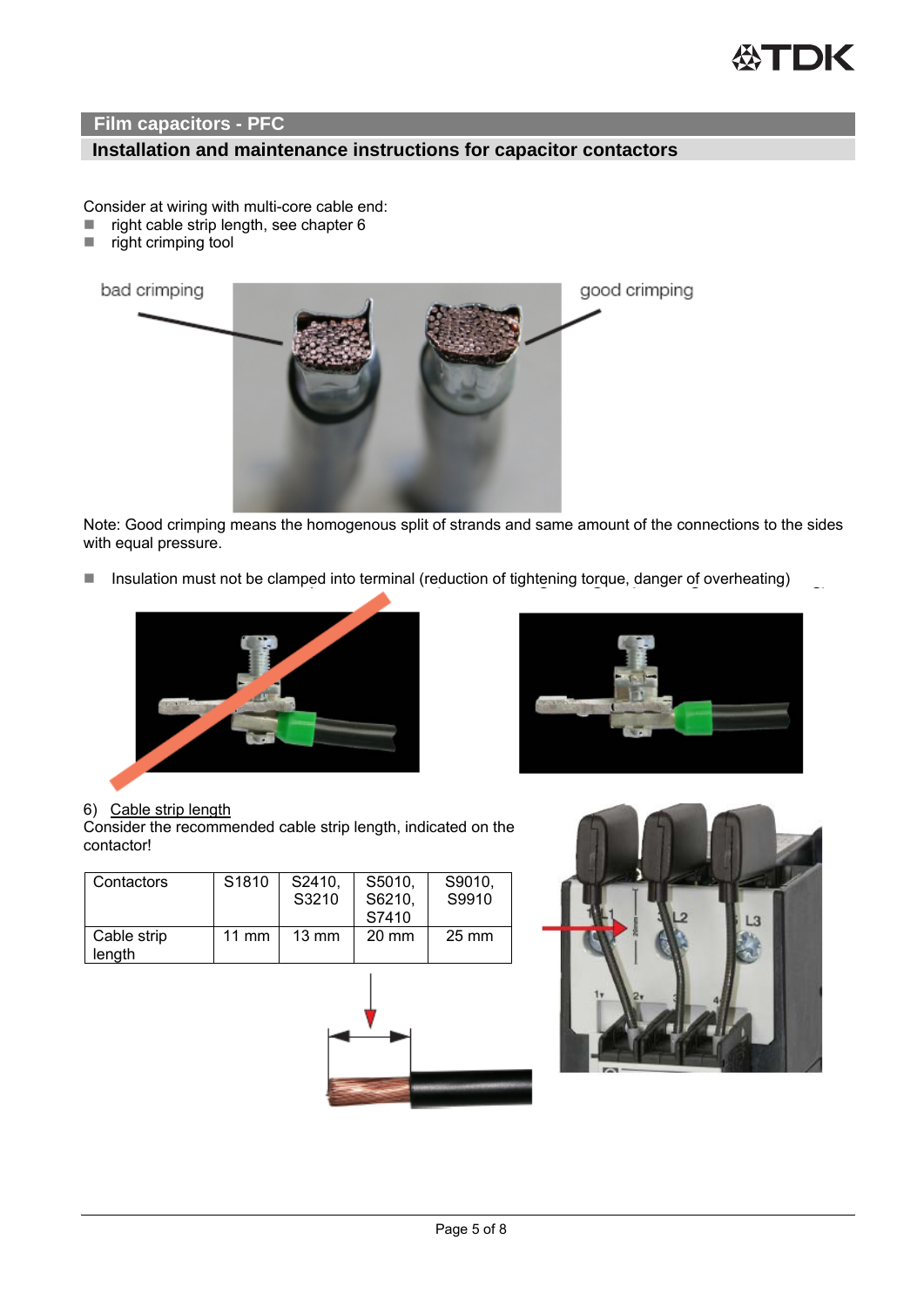# **Installation and maintenance instructions for capacitor contactors**

#### 7) Use of more parallel cables without multi-core cable end is o.k.

Ratings for 2 cables per clamp see at table, ratings for more than 2 cables on request.

| $6 + (1, 5-4)$ means<br>cable 6 mm <sup>2</sup> + 1 cable 1,5 mm <sup>2</sup> or<br>cable 6 mm <sup>2</sup> + 1 cable 2.5 mm <sup>2</sup> or<br>cable 6 mm <sup>2</sup> + 1 cable 4 mm <sup>2</sup> |                 | Contactors<br>S1810                                                          | Contactors<br>S2410<br>S3210                                               | Contactors<br>S5010<br>S6210<br>S7410                            | Contactors<br>S9010<br>S9910 |
|-----------------------------------------------------------------------------------------------------------------------------------------------------------------------------------------------------|-----------------|------------------------------------------------------------------------------|----------------------------------------------------------------------------|------------------------------------------------------------------|------------------------------|
| solid or stranded                                                                                                                                                                                   | mm <sup>2</sup> | $6 + (1-6)$<br>$4 + (0.75-4)$<br>$2,5+(0,75-2,5)$<br>$1,5 + (0,75-1,5)$      | $16 + (2.5 - 16)$<br>$10 + (4-16)$<br>$6 + (4-16)$<br>$4 + (2, 5 - 16)$    | $50 + 4$<br>$35 + 6$<br>$25 + (6-16)$<br>$16 + (6-16)$           | $0.5-95 + 10-120$            |
| flexible                                                                                                                                                                                            | mm <sup>2</sup> | $6 + (1, 5-4)$<br>$4 + (1-4)$<br>$2,5 + (0,75-2,5)$<br>$1, 5 + (0.75 - 1.5)$ | $16 + (2.5-6)$<br>$10 + (4-10)$<br>$6+(4-16)$<br>$4 + (2.5 - 16)$          | $50 + (4-10)$<br>$35 + (4-16)$<br>$25 + (4-25)$<br>$16 + (4-16)$ | $0.5 - 70 + 10 - 95$         |
| solid                                                                                                                                                                                               | AWG             | $10 + (16 - 10)$<br>$12 + (18 - 12)$<br>$14 + (18-14)$                       | $10 + (16 - 10)$<br>$12 + (18 - 12)$<br>$14 + (18-14)$<br>$16 + (18 - 16)$ | $10 + (12 - 10)$<br>$12+12$                                      | 20-10                        |
| flexible                                                                                                                                                                                            | AWG             | $10 + (14 - 10)$<br>$12 + (18 - 12)$<br>$14 + (18-14)$<br>$16 + (18 - 16)$   | $4 + (18 - 12)$<br>$6 + (18-8)$<br>$8 + (18-8)$<br>$10 + (18 - 12)$        | $1 + (12 - 10)$<br>$2+(8-12)$<br>$3+(12-8)$<br>$4 + (10-6)$      | $20 - 2/0 + 8 - 2/0$         |

8) Use of two or more wires in one multi-core cable end

 $\overline{2}$  wires... suitable, with special multi-core cable end and crimping tool





■ 3 or more wires... not suitable, because no standard multi-core cable end and crimping tools are available. For example: 3 x 10 mm<sup>2</sup> = 30 mm<sup>2</sup> ... next multi-core cable end: 35mm<sup>2</sup>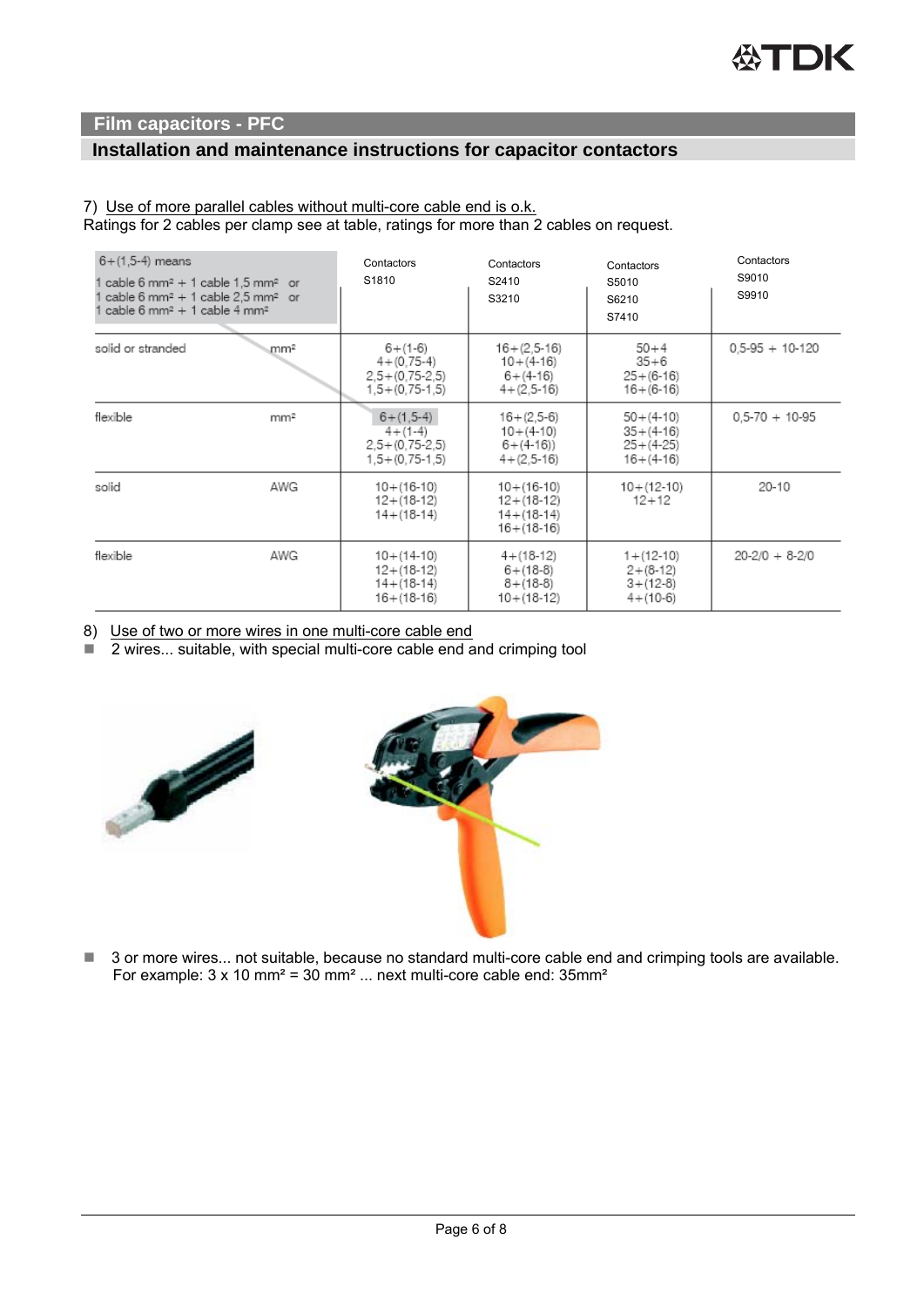# **Installation and maintenance instructions for capacitor contactors**

### 9) Tightening torque for terminal screws

| Device                                                                       | Kind of connection<br>Screw with Srew with<br>Screw driver<br>Screw with<br>Tightening torque |           |        |             |          |                    |         |                      |                                         |                                |
|------------------------------------------------------------------------------|-----------------------------------------------------------------------------------------------|-----------|--------|-------------|----------|--------------------|---------|----------------------|-----------------------------------------|--------------------------------|
| Type                                                                         | washer                                                                                        | clamp box |        | nut         | standard |                    | special |                      | Nm                                      | lb inch                        |
|                                                                              | §                                                                                             | HU)       |        |             |          |                    |         |                      |                                         |                                |
| Contactors<br>Main terminals<br>S1810<br>S2410, S3210<br>S5010, S6210, S7410 | M3.5<br>۰<br>۰                                                                                | M5<br>Mв  | ۰<br>۰ | ۰<br>۰<br>۰ | 銤        | Pz2<br>Pz2<br>Pz3  |         | Tx15<br>Tx30<br>Tx30 | $0.8 - 1.4$<br>$2.5 - 3$<br>$3.5 - 4.5$ | $7 - 12$<br>$22 - 26$<br>31-40 |
| S9010, S9910                                                                 | ۰                                                                                             |           | M8     |             |          | 4 mm hex<br>socket |         |                      | $4 - 6.5$                               | $35 - 57$                      |
| Auxiliary terminals<br>S1810                                                 | M3.5                                                                                          |           |        | ۰           | Ñ        | Pz2                | చి      | Tx15                 | $0.8 - 1.4$                             | $7 - 12$                       |
| Coil terminals<br>S1810S9910                                                 | M3.5                                                                                          |           | -      |             |          | Pz2                |         | Tx15                 | $0.8 - 1.4$                             | $7 - 12$                       |

Retightening of terminal screws is recommended but not mandatory.

#### 10) Selection of control voltage

| Contactors<br>Power consumption of coils | S <sub>1810</sub> | S2410, S3210 | S5010, S6210,<br>S7410 | S9010, S9910 |
|------------------------------------------|-------------------|--------------|------------------------|--------------|
| AC operated inrush VA                    | $33 - 45$         | 90-115       | 140-165                | 190-280      |
| VA<br>sealed                             | 7-10              | $9 - 13$     | $13 - 18$              | $2.5 - 5$    |
| W                                        | $2.6 - 3$         | $2.7 - 4$    | $5.4 - 7$              | $2.5 - 5$    |

While dimensioning control transformers, please consider the inrush currents of contactors.

### 11) Mounting position